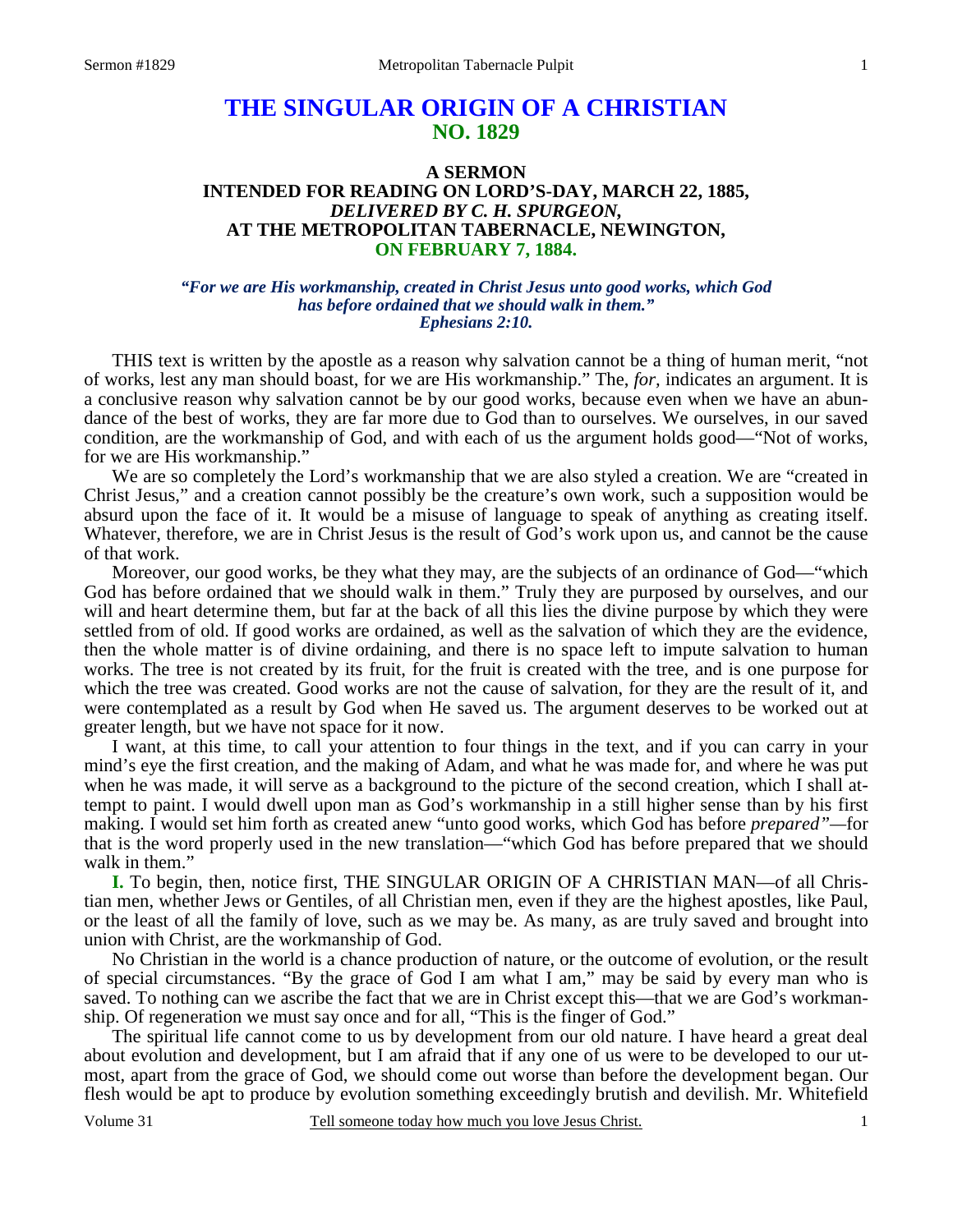once raised a great outcry against himself by saying that man by nature was half beast and half devil, I have never seen any reason why the description should be altered, but I have sometimes wondered which was the worse of the two—the devil in the man, or the beast in him.

 As to spiritual life coming out of our unrenewed nature, it is impossible. "Out of nothing comes nothing." There is no spiritual life in men dead in trespasses and sins, how then can life come out of them? Out of death truly there comes a something congruous thereto, horrible are the forms of corruption that arise from the body in which death holds sway, but this is dissolution and destruction, and not life. What the corruption of a human soul may be, I cannot attempt to say. Terrible as hell must be, there is nothing in the pit more awful than those who are in it. The lost themselves are more unutterably dreadful than any punishment that justice may have imposed upon them. Developed manhood, developed without any restraining influences, if it is shut up in vast numbers, must be a fermenting mass of hate, envy, malice, lust, cruelty, and pride. Speak of evolution—here it is—"When lust has conceived, it brings forth sin: and sin, when it is finished, brings forth death." Darkness never begets light, filth never creates purity, hell never yields heaven and depravity never produces grace.

 But the point is that we are God's workmanship. *We are His workmanship from the very first*. The first stroke that helps to fashion us into Christians comes from the Lord's own hand. He marks the stone while yet in the quarry, cuts it from its natural bed, and performs the first hewing and squaring, even as it is He who afterwards exercises the sculptor's skill upon it. It was the Lord who first taught us our need of a Savior, and gave us our sense of sin, and our early trembling, and our new desires. The faintest breath of spiritual life that was ever breathed by any one of us came from God Himself. We might almost use the same words concerning our new nature as the Psalmist used when he spoke of his body— "Your eyes did see my substance, yet being imperfect; and in Your book all my members were written, which in continuance were fashioned, when as yet there was none of them."

*We shall remain the Lord's workmanship to the very last*. The picture must be finished by that same Master hand which first sketched it. If any other hand should lay so much as a tint or color on it, it would certainly mar it all. God has commenced the character of His people after so marvelous a sort that no human mind as yet fully comprehends the full design of infinite love, for none know perfectly the matchless character of Jesus, our Lord. "It does not yet appear what we shall be." Since, then, we do not even know what we are to be, we cannot intrude into the work, and take the pencil from the hand of the great Artist, and complete His design, but the Author must be the Finisher of what He has begun.

 This is very beautiful to remember, and *it should stir up all that is within us to magnify the Lord*. If it is so, that from the first the Lord has worked all our works in us, what an amount of patience, what an amount of power, what an amount of skill, what an amount of love, what an amount of grace, has God spent upon us hitherto! I was surprised when I was told, the other day, by a friend, who was a maker of steel-plate engravings, how much of labor had to be put into a finely-executed engraving. Think of the power that has cut lines of beauty in such steel as we are! Think of the patience that lent its arm, and its eye, and its heart, and its infinite mind, to the carrying on of the supreme work of producing the image of Christ in those who were born in sin! Think of the skill which makes heirs of God out of heirs of wrath! It seemed impossible when one said that "God is able of these stones to raise up children unto Abraham," but it is more than fulfilled in us. Miracles of grace have been worked upon us as many as the sands on the seashore. How graciously has the Lord endured our opposition to His gracious operations, never violating the freedom of our will, but making us willing in the day of His power! This is one of the greatest of the marvels. See how He has continued to work upon us, year after year, with final perseverance of undiminished love! How much more of power will still be needed, and how much more of long-suffering, and how much more of careful wisdom, before we shall be perfect and complete! According to His riches in grace will He deal with us, and if that should not suffice, He will take a higher standard, and treat us according to His riches in glory by Christ Jesus. This we know, that we shall certainly receive all that is needed for completion, for He that has begun a good work in us will perform it unto the day of Christ. Happy is it for us that "we are His workmanship"!

 Now, ought we not, dear friends, as far as the Lord has gone with us already, to bless and praise His holy name? Do you not think that it is becoming in all of us, who know that God has been at work with us, to adore Him continually for what He has done? I know you sigh because a part of the picture still looks rough and incomplete. Consider that the Artist has not ended His labor upon that portion of us. Sanctification in its practical issues is not yet ended. But do not sigh so much over the incomplete part as to fail in rejoicing over that which is accomplished. Rejoice that a hand has been laid upon the canvas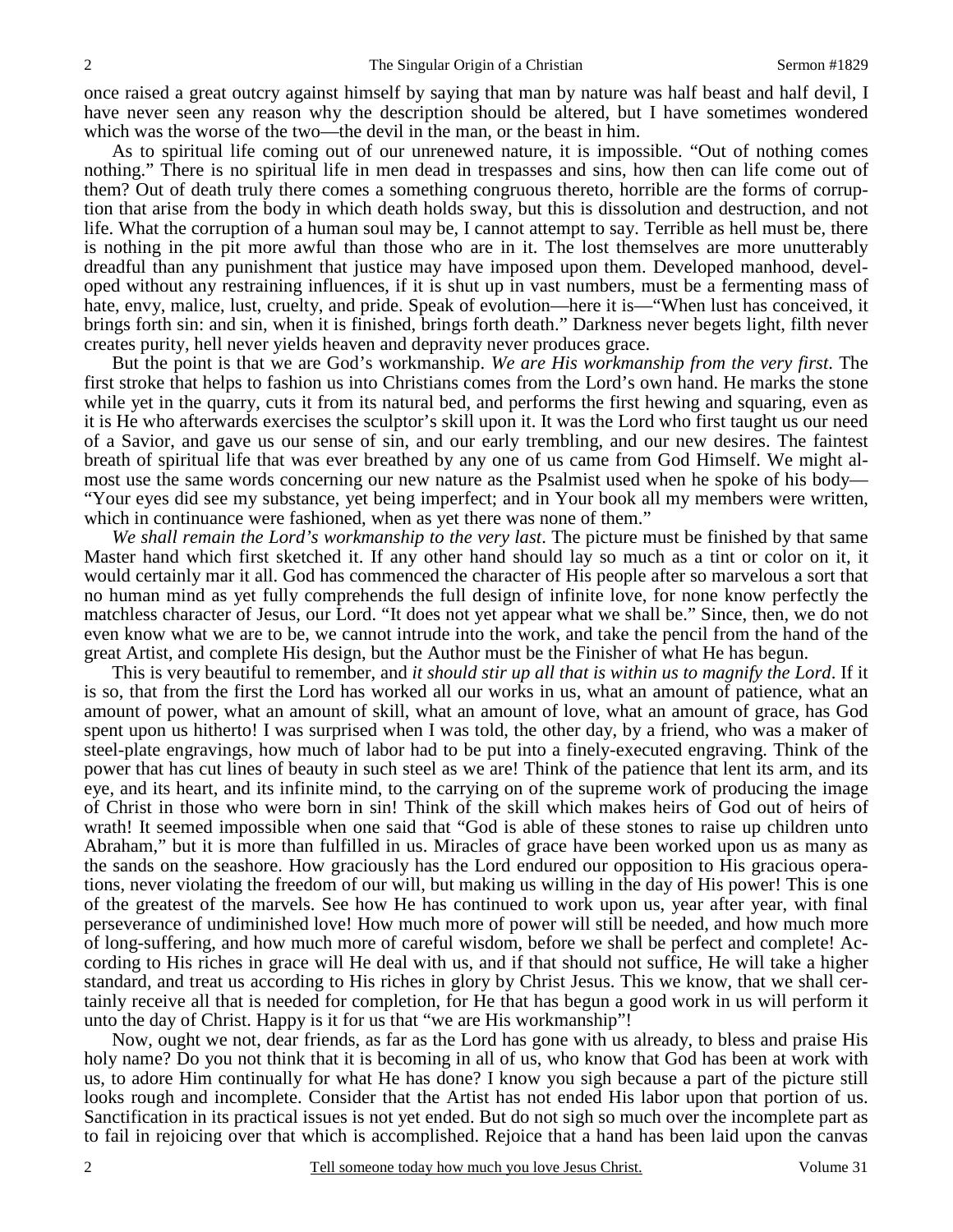which is matchless even in its outlines, and foundation colors, a hand, moreover, which was never yet known to throw away a canvas upon which it had once commenced a masterpiece. Remember that you magnify His work. "He who has worked us for the selfsame thing is God, who also has given unto us the earnest of the Spirit."

 One thing I would say to you, who are God's people, if we are His workmanship, never let us be ashamed, to let men see God's workmanship in us. "Let your light so shine before men, that they may see your good works, and glorify your Father which is in heaven." Let us be very much ashamed to let them see the remains of the devil's workmanship in us; hide it behind a veil of repentant grief. Christ has come to destroy it, let it be destroyed. Yet let your simple faith be known and spoken of, even though it is ridiculed by the wise men of the age, who by wisdom know not God. Do not be ashamed of your confidence in your God at any time, even though men burst into a fit of laughter over it as if you must be raving mad, for this also is God's workmanship. Nothing that God has worked is unfit to be seen. Search from the summit of the highest Alp to the bottom of the deepest cavern, and there is neither plant, nor beast, nor insect, nor even grain of dust which is not beautiful in its season. I have heard foolish people half scream at the sight of some poor little insect, or frog, or lizard, but this is from lack of knowing more of the beauty of the creatures which our great Father has formed. If these are quietly looked at, especially if they are examined under the microscope, they amaze us with the marvelous art displayed in them. Nothing that God has made should be despised. Assuredly this is most true in the spiritual kingdom, where the lowest form of grace is lovely as an angel's countenance. All the new creatures of God are surpassingly beautiful, and as far as you, my brothers and sisters are God's workmanship, so far are you comely with the comeliness which He has put upon you. See how the Bridegroom in Solomon's Song extols His bride, fair metaphor of the manner in which the Lord Jesus praises His church. He is an impartial Judge of all that is excellent, but when He views His people as God's work, He is full of admiration. That which is your own work, you may well blush to own, that which is the devil's work, you are bound to detest, but that which is the work of the Holy Spirit in you, will bear inspection, and no guilty fear should cause you to conceal it. Let your meekness, your kindness, your uprightness, your truth, your purity appear unto all men. Never let it be a question whether you are a Christian. Do not tremble at the persecution which the enmity of the ungodly may inflict upon you because you belong to Christ, but rather accept it as an honor, esteeming the reproach of Christ greater riches than the treasures in Egypt.

 As to any of you who hear me at this time, and feel forced to say, "Ah, me! I do not see how I, am to be a Christian," let me speak with you. I am thinking of the matter very differently. I see very plainly how you can become Christians, for all of us who are believers are God's workmanship, and that God who has made *us* His workmanship can make you to be the same. "Oh, but I cannot do anything!" Who said you could? Who asked you to do any part of God's work? We are God's workmanship. There is in your fallen nature no power or will towards good, and if the question were about *your* workmanship, the answer would be full of despair, but while God works there is hope.

 "Oh, but I have a withered hand!" When Jesus bids you stretch it out, do not inquire about your own power, but look to His power who gives the command. Do not say, "I cannot save myself. I cannot make myself holy"? Look, then, to Him who is a Savior, able to save to the uttermost, who was born for this end that He might save His people from their sins. "We are *His* workmanship," cry all the saints. Do you want to be your own workmanship? He that can work upon one can work upon another. Oh, that you would lie at His feet! Oh, that you would put off all idea of what *you* can do for yourself, and draw comfort from these few words of my text, "We are His workmanship"! What is there that God cannot do for you? Rough material as you are, He can make you what you should be, He can make you what it will delight you to be. God grant that we may learn to look to the strong for strength, and no longer waste our time in inquiring for it where there is nothing but perfect weakness!

Here, then, is the origin of a Christian man, he comes out of the workshop of God.

**II.** Secondly, here in the text we see THE PECULIAR MANNER OF THIS ORIGIN. "We are His workmanship, created in Christ Jesus," "Created in Christ Jesus." Catch that thought. Our new life is a creation. This goes further than the former expression, for workmanship is less than creation. A man may produce a picture, and say, "This is my workmanship," a piece of mosaic, or a vessel fresh from the wheel, may be a man's workmanship, but it is not his creation. The artist must procure his canvas and his colors, the maker of a mosaic must find his marbles or his wood, the potter must dig his clay, for without these materials he can do nothing, for he is not the Creator. To One only does that august name strictly belong. None other could create a gnat, or the beam of light in which it dances, or the eye with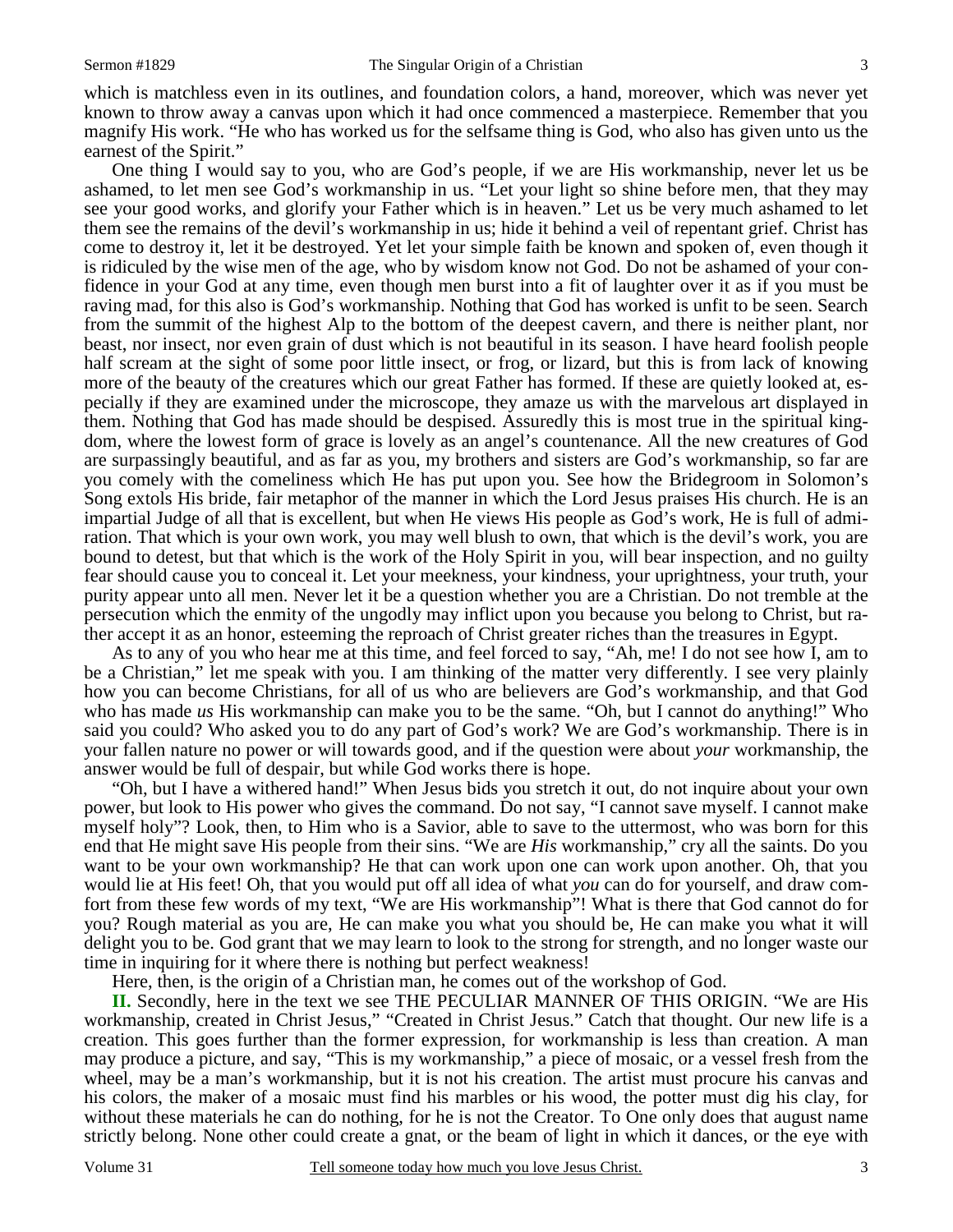which it is seen. In this world of grace, wherever we live, we are a creation. Our new life is as truly *created out of nothing* as were the first heavens, and the first earth. This ought to be particularly noticed, for there are some who think that the grace of God improves the old nature into the new. It does nothing of the sort. That which we possess since the fall is corrupt and dead, and to be buried, whereof our baptism is the type and the testimony. That which is of God within us is a new birth, a divine principle, a living seed, a quickening spirit, in fact, it is a creation; we are new creatures in Christ Jesus. What a sweeping statement! This goes back to the very beginning of grace within us. As we read, "In the beginning God created the heaven and the earth," so may we say of every man that is born again unto God, that he had no true beginning till God created him, and made him spiritually to be. Creation is the calling of something out of nothing, of light out of darkness, of life out of death. Is not this a fair description of the new birth? Has not this happened to us? When we were nothing, God, in the greatness of His grace, created us in Christ Jesus.

 Creation was *effected by a word*. "By the word of the Lord were the heavens made." "He spoke, and it was done, He commanded, and it stood fast." "God said, Let there be light: and there was light." Is not that again an accurate description of our entrance into spiritual light and life? Do we not confess, "Your Word has quickened me"? "Being born again, not of corruptible seed, but of incorruptible, by the word of God, which lives and abides forever." "Which were born, not of blood, nor of the will of the flesh, nor of the will of man, but of God." The Lord breathed upon us by His Spirit, and we lived, He spoke, and we were created in Christ Jesus.

 In creation *the Lord was alone and unaided*. The prophet asks, "Who has directed the Spirit of the Lord, or being His counselor has taught Him? With whom took He counsel, and who instructed Him, and taught Him in the path of judgment, and taught Him knowledge, and showed to Him the way of understanding?" After all was done, the morning stars sang together, and all the sons of God shouted for joy, but they did not—could not, aid in the work. Creation is the prerogative of Jehovah, and none can share it with Him. So it is in the regeneration of a soul, instrumentality appears, but the real work is immediately of the Spirit of God.

 See, then, poor sinners who may hear these words, that they have a relation to you. You are saying, "How can we become Christians?" Why, you can become Christians by being created, and there is no other way. "But we cannot create ourselves," says one. It is even so. Stand back, and quit all pretense of being creators, and the further you retreat from self-conceit the better, for it is God who must create you. How I wish that you felt this! "It would drive us to despair," you say. It might drive you to such despair as would be the means of your flying to Christ, and that is precisely what I desire. It would be greatly to your gain if you never again indulged a shred of hope in your own works, and were forced to accept the grace of God. I seek not to excite in you a proud activity, but a humble reliance in the mercy of God, and a submissive acceptance of His plan of salvation by free grace. Oh, that this might be done! The gospel does not call upon you to save yourselves, but its voice is the echo of that of the Lord in Isaiah 45:22, "Look unto Me, and be you saved, all the ends of the earth: for I am God, and there is none else." The Lord does not even ask for your help in your own salvation. When He has worked in you, you may work it out, but that is all. Be ready to be as clay in the hands of the potter, plastic to the touch of the Allcreating God, and you shall find that He is the God of salvation, and to Him belong the issues from death. Out of black sinners He can make bright saints. Hearts of stone He can take away, and give hearts of flesh. He can take the infidel, and create in him a mighty faith; the harlot, and make her a pattern of purity; the lowest of the low, and the vilest of the vile, and put them among the princes—even the princes of His people. Granted that a Christian is the result of a creation, then nothing is wanted to begin with, and no help is required in the process, the Lord can work, and none can hinder Him. This truth lifts the whole matter out of the region of the creature's merit, worth, or ability, and puts it on another footing, full of hope to man, and of glory to God. I would be glad and rejoice forever in that which God creates, it fills me with comfort for my fellow men, and with reverence for my God.

 But the text speaks of this creation as "in Christ Jesus." This is a deeply instructive subject, which at this present time cannot fully be discussed, partly from lack of time, and partly from lack of ability on my part to fully open it up. It would require a series of discourses, such as Dr. John Owen, or Stephen Charnock might have been able to deliver, the theologians of today, if there are any, cannot come near it. Herein is a great deep—"created in Christ Jesus." This much, however, I may note, for it rises to the surface. In the first creation you and I were created in Adam. We wear the image of the earthly Adam by our natural descent, and as such we are the creatures of God. It is of our natural birth that the Psalmist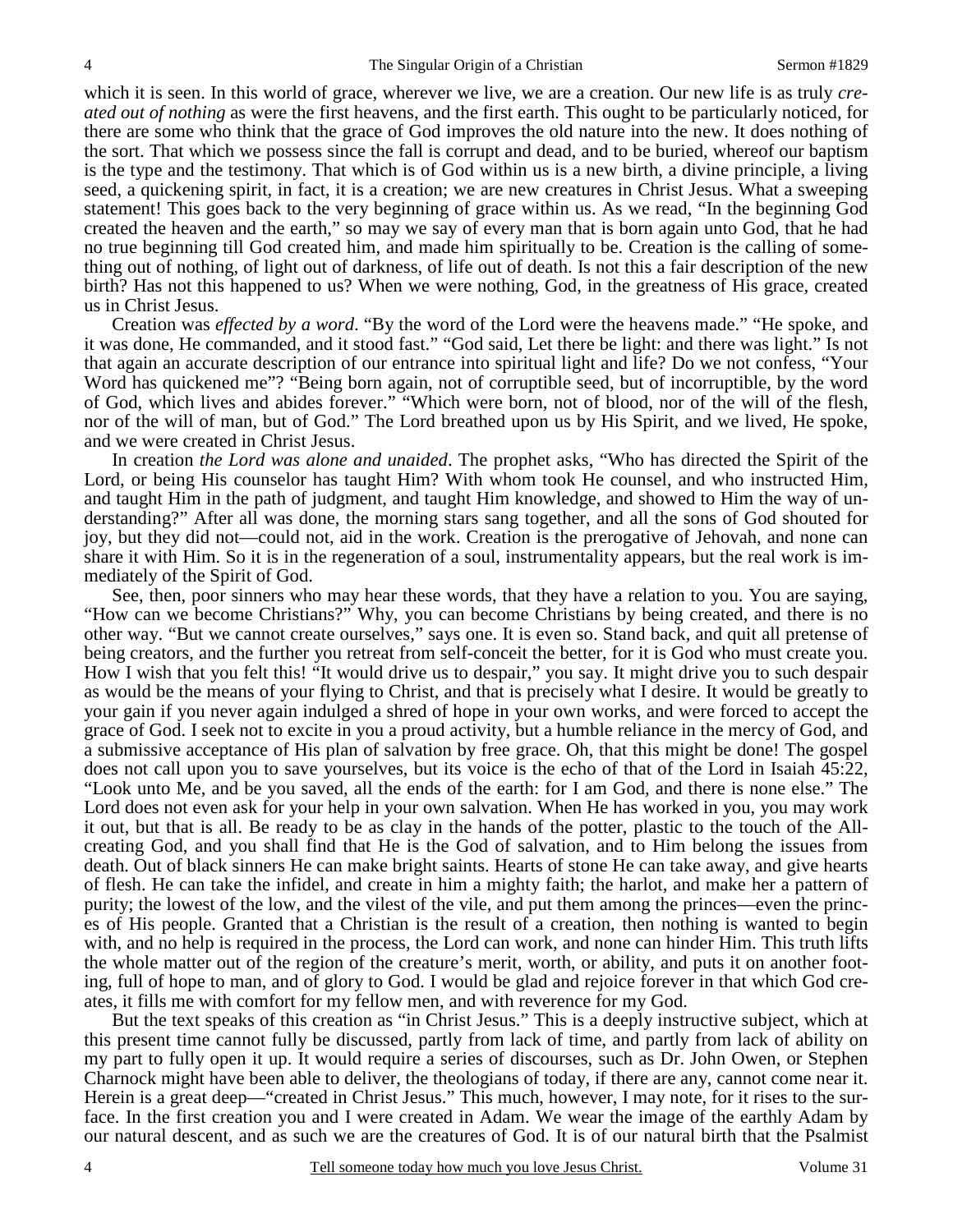said, "Your hands have made me and fashioned me." Thus we received our being, and that is a blessing, but the blessing would have soured into a curse had not Jesus come to work our well-being. Creation in the first Adam has brought us into a world of misery, and to reach a better world we require to be created in some such fashion that we come into union, and connection, and relationship with the second Adam, the Lord from heaven. This is what the Lord does when He new-creates each believer; He creates him in Christ Jesus. The Lord Jesus is his federal Head, and his Representative, his hope is hidden in Him. We are thus put under a new economy, and are dealt with under a new system and order of things. I could tell you something more that I do believe, namely, that when the glorious Jehovah created the Christ, as the Man Christ Jesus, and when the Godhead came into union with this human nature of our blessed Lord, all of us were viewed as in Him. What says the Lord? "In Your book all My members were written, which in continuance were fashioned, when as yet there was none of them." That God saw you, and me, and all the redeemed in Christ from all eternity, is a matter of faith to me, and we were in Christ when He died, in Him when He rose, and we are in Him even now that He sits at the right hand of God, even the Father. Who can separate the Head from the members, or the members from the Head? We are regarded as one in the thought and acts of Jehovah. Beloved, there is a mystic unity between Christ and the twice-born, into which I will not further go. I point to a case which just now I will not unlock. But to return to the text, here is the glory of it, first, we are God's workmanship, and the peculiar manner in which we have been created is that we have been created "in Christ Jesus."

**III.** We come, thirdly, to dwell upon THE SPECIAL OBJECTIVE OF THIS CREATION, "unto good works, which God has before ordained that we should walk in them."

 When Adam was created, the Lord made him for His own glory. This always was, and is, and must be the chief end of man. As soon as he was created, the Lord placed Adam in the garden, and what did He give him to do? "He had only to enjoy himself," says one. I do not read such a statement in the Scriptures. "He put him there," says another, "that he might eat of every fruit that grew in the garden." Truly He did permit Adam freely to partake of all that nature yielded, but God tells us Himself that He put him in the garden "to dress it, and to keep it." Occupation was found him which would keep him always busy. A gardener's business is healthful and interesting, but it offers no temptation to idleness, for every season has its demands, and if the work is not kept well under, it is hard to overtake it again. That noble man, who was the founder of our race, trimmed the vine, and trained the tree, uprooted the weed, and planted the herb. Paradise itself required to make it perfect that a man should have something to do. Slavish drudgery involved by unreasonable hours is not of God, but of the cruel greed of man, illremunerated toil, by which the worker cannot earn his daily bread, is the result of human tyranny, not of divine purpose, but a fair share of healthy, useful labor is necessary for us all, and if ever this world becomes a paradise again, we shall have each one of us to pay either the sweat of our brow or of our brain as the price of our bread.

 When the Lord creates us the second time, in the second Adam, He does not make us that we may be merely comfortable and happy. We may enjoy all that God has given us, for of every tree of this garden you may freely eat, since in the paradise into which Christ has introduced you, there is no forbidden fruit. You may eat and drink abundantly of heavenly food, but you are not created anew with so poor a purpose as your pleasure only. Around you is the garden of the Lord, and your call is that you may dress it, and keep it. Cultivate it within, guard it from foes without. Holy labors await you, good works are expected of you, and you were created in Christ Jesus on purpose that you might be zealous for them. To you the great Father says, "Son, go work today in My vineyard." He who died for you calls you to do works like His own. The Holy Spirit within you prompts you to consecration; urges you to diligence.

 And what are good works? In that question lies another large subject. Tell me, you who talk so much of good works, what are they? I should say that they are works such as God commands—*works of obedience*. When we heartily keep the divine precepts, we must be right, for it can never be evil for a man to do what God bids him.

 Next, I should say that they are *works of love,* of love to God, and love to man, works done out of a pure affection to the great Father, and out of unselfish regard to men. That which we do to display our own liberality is done unto self, and so is spoiled, but where there is a single eye to God's glory, the work is good. Works done out of love to Christ, and love to saints, love to the poor, and love to lost sinners, are good works.

 Furthermore, I should say that *works of faith* are good works, works done in confidence in God, undertaken in reliance upon His help, and in the firm belief that He will accept them even though men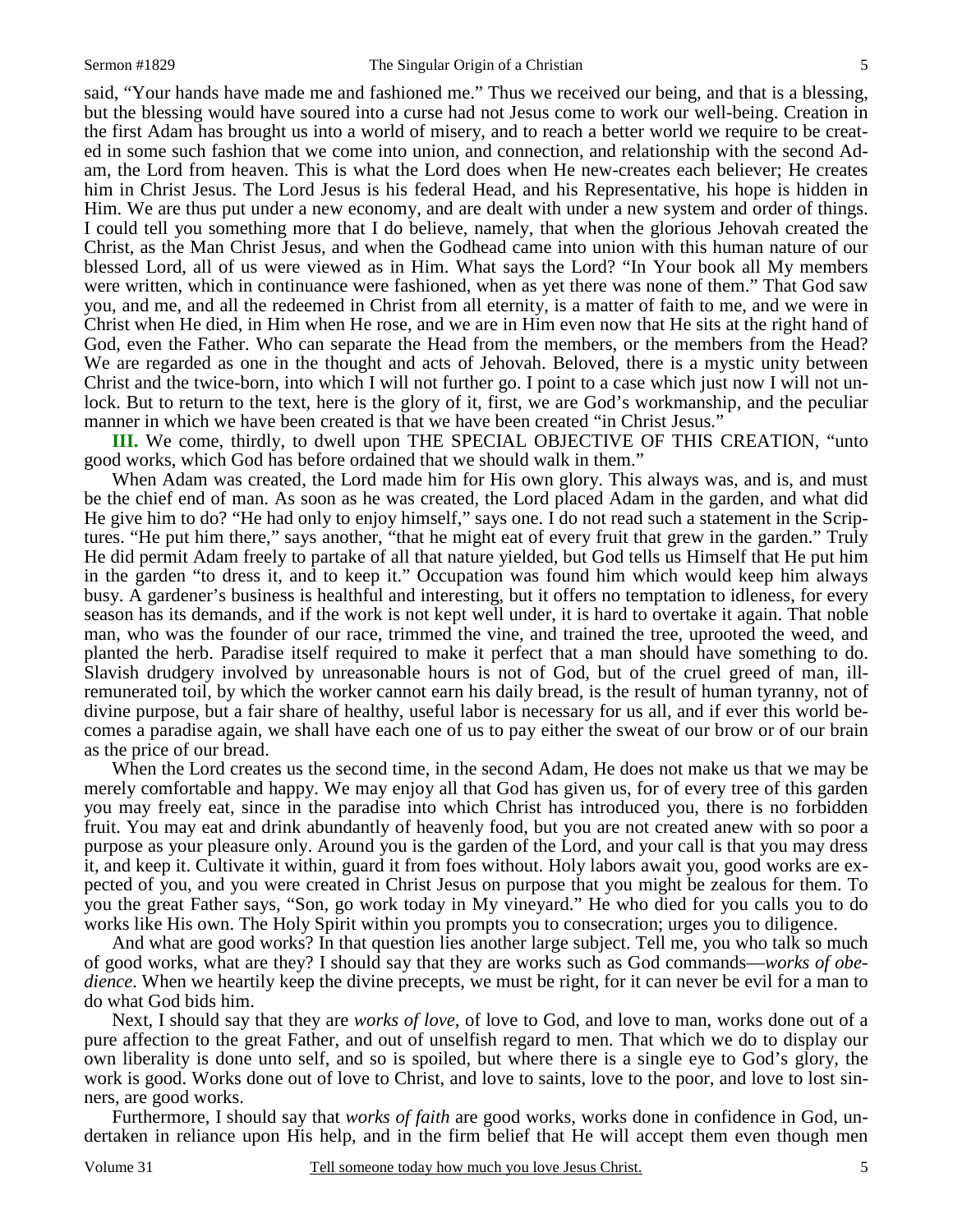might censure them. The proclamation of His gospel with faith in its power, the pleading of the promise with expectation of its fulfillment, the sacrifice of personal gain for the service of truth—works such as these are good and pleasing to God, for without faith it is impossible to please Him.

 I am bound to add that good works include the necessary *acts of common life* when they are rightly performed. We are to produce good works in our home, in our shop, in our workplace, in our travel abroad, or on our sickbed, everywhere we are to be filled with good works to God's glory. All our works should be good works, and we may make them so by sanctifying them with the Word of God and prayer, according to that precept, "Whether you eat or drink, or whatever you do, do all in the name of the Lord Jesus."

 Observe that God has not created us that we may *talk* about our good works, but that we may *walk in them*. Practical doing is better than loud boasting. God has not created us that we may occasionally perform good works, but that we may walk in them—that they may be so habitual to us that the common course of our conversation may be full of them. God has not created us that we may execute good works as a grand performance, but that we may walk in them, not that we may jump up to them, or seem to be walking on stilts, and making a great display every now and then, but that easily, naturally, out of a fully renewed heart, our new-created spirit may display itself in good works. May God grant that His holy objective may be carried out in us to such a degree that our path may be luminous with holiness, that we may leave behind a shining track, like that of a vessel upon the sea! Oh, that our way may be strewn with gracious acts, as when a cloud shines over a thirsty land, and blesses it with silver showers! I have known in a certain village a spot called "The Poet's Walk," and another called "The Lovers' Walk." Oh, that ours may be, "The Christian's Walk"! May the good Lord perfect us in every good work to do His will, working in us that which is well-pleasing in His sight!

**IV.** And now I close with this last head. Fourthly, THE REMARKABLE PREPARATION MADE FOR THAT OBJECTIVE, for so the text may be rendered, "which God has prepared that we should walk in them."

 God has decreed the salvation of His people, but do not accept that statement as it is at times delivered, but clearly understand what it means. The Lord has decreed everything, and He has as much *decreed the holy lives of His people* as He has decreed their ultimate glorification with Him in heaven. Concerning good works, "He has before ordained that we should walk in them." If God has really and of a truth met with you in a way of grace, and worked upon you by His Spirit, and new-created you, then take it for certain that you are ordained to be a prayerful, godly, upright, sanctified man. The purpose is one and indivisible, there is no ordination to salvation apart from sanctification. The Lord has not ordained any man to eternal life with the proviso that he may continue in sin. No, but He has ordained him that he shall become a new creature in Christ Jesus, and then shall forsake his evil ways, and walk in good works until that walk shall end in perfection before the eternal throne. Understand, then, that the walk of a Christian man is predestinated of God, as much as the safety of a Christian, and so we, whom He has predestinated, are as eager to fulfill our holy destiny here as to enjoy our heavenly destiny hereafter. Foreordination to holiness is indissolubly joined to foreordination to happiness. Note *that*. Thus, in the eternal purpose due provision is made for the good works of believers.

 But, next, God has *personally prepared every Christian for good works*. "Oh," some say, "I sometimes feel as if I am so unfit for God's service." You are not unfit, so far as you are His workmanship, created in Christ Jesus unto good works. When God creates a bird to fly, it is the best flying-machine that can be manufactured, indeed, none can equal it. If God creates worms to plow the soil, and bring up the more useful ingredients to the surface, they are the best fertilizers under heaven. God's purpose is subserved by that which He makes, else were He an unwise worker. We are in a special degree God's workmanship, created to this end that we may produce good works, and we are fitted to that end as much as a bird is fitted to fly, or a worm is fitted for its purpose in the earth.

 "Oh," says one, "but I find it so difficult to walk in good works." Then you are not your true and real self. Pray God to put the flesh back, and to let that dead and carnal part of you be gone, and ask that the new life, which He has infused, may have good scope to carry out its own natural instincts, for it is a holy thing, created on purpose to walk in good works, and it will do so if it is not hindered. Give it liberty. Give it opportunity. Feed it. Bring it before God to strengthen it, and it must, it will, as certainly produce good works as a good tree brings forth good fruit. Spontaneous holiness comes forth from sincere piety. A pure fountain yields clear streams, it cannot do otherwise. The new nature cannot sin because it is born of God. He that has a clean heart will necessarily have clean hands. An impure sea casts up mire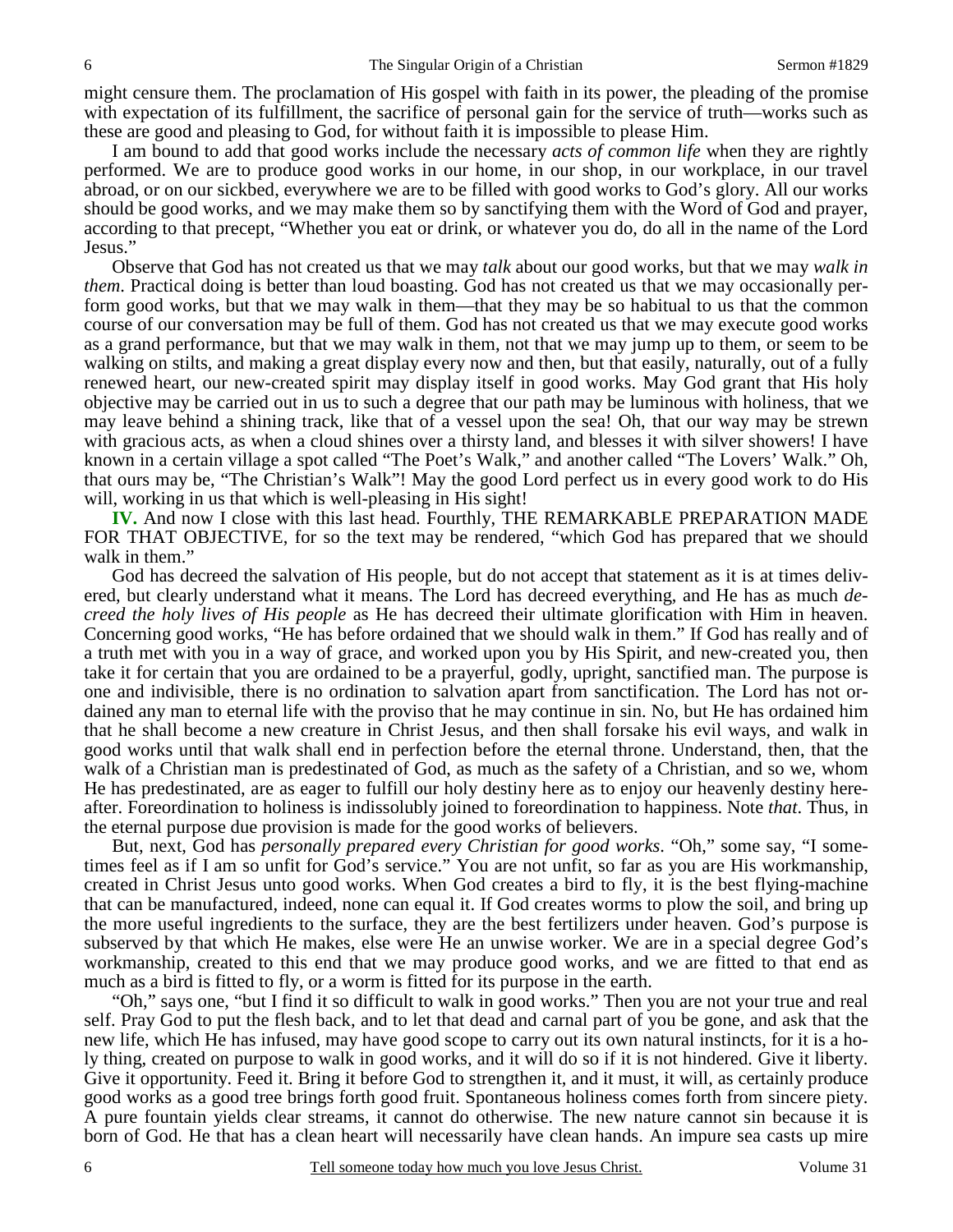and dirt, but the river of the water of life, when it overflows its banks, deposits no mud, but it leaves sand of gold behind it.

 Once more, observe with content that *everything around you is arranged for the production of good works in you*. "I do not see that," says one. But listen. When God made Adam, when did He make him? He did not create him till He had made a place for him to live in. The great Father's dear child could not be created until the garden had its roses blooming and its fruits ripening for him, that he might be delighted with them. When the Lord God created you in Christ Jesus, as you believe He did, He had prepared for you a position of service and usefulness, exactly fitted for your capacity. That place for the present is the position which you now occupy. "No," says one, "but I am in the place of poverty." That is it; it is God's design that you may in that place produce the sweet fruits of contentment and patience. "Alas!" cries another, "I dwell among the ungodly." It is intended by your Lord that your light may shine among them, and that you, having your graces tried, may become all the stronger and the better man. "Oh," says one, "I am a Christian, but I believe that I am in the worst place that ever was. I am alone, like a plant in the desert." Is it not written, "The wilderness and the solitary place shall be glad for them; and the desert shall rejoice, and blossom as the rose"? Full often the most advantageous place for our manhood is that which is surrounded with splendid difficulties. A soldier is trained by battles and a mariner by storms. What can a man do when he has everything to his hand? Everything is possible to him, but so it is to every simpleton. He is truly a man who has nothing to assist him, and yet is aided by the opposition which confronts him. To sail against wind and tide would be more notable than to drift with gale and current. Is not he a true man who can turn to account the worst possible circumstances so as to produce the best possible results? He has an opportunity for distinguishing himself who is placed amid temptations and perils. In your life, good works are provided for—"God has before prepared that we should walk in them."

 On the whole, you are placed in the best position for your producing good works to the glory of God. "I do not think it," says one. Very well, then you will worry to quit your position, and attain another footing, mind that you do not plunge into a worse. The wise man says, "As a bird that wanders from her nest, so is a man that wanders from his place." It is not the box that makes the jewel, nor the place that makes the man. "Oh, but anywhere rather than this!" Yes, and when you get into the place you now covet, you will pine to be back again. A barren tree is none the better for being transplanted. A blind man may stand at many windows before he will improve his view. If it is difficult to produce good works where you are, you will find it still difficult where you wish to be. He, who said that he leaped so many yards at Rhodes, was asked to do the same feat at home; surely the place could not take away his strength, nor give it to him.

 Oh, sirs, the real difficulty lies not without you, but within you. If you get more grace, and are more fully God's workmanship, you can glorify Him in Babylon as well as in Jerusalem. Were you placed within the outskirts of perdition, you would glorify God if God has sanctified you. If you were called to walk through Pandemonium, you would startle it with a message from the Most High if the Spirit of God is truly within you. Your present possibilities are the best for this present, use them as they fly. At any rate, rest assured that divine wisdom has not only prepared you for the hour, but the hour for you. All things are in a divine sense, your friends, "For you shall be in league with the stones of the field: and the beasts of the field shall be at peace with you."

 Moreover, *the Lord has prepared the whole system of His grace to this end—*that you should abound in good works. Every part and portion of the economy of grace tends toward this result, that you may be perfect even as Your Father in heaven is perfect. I long to be holy, the Holy Spirit is given to be my Sanctifier. I desire to live near to God, the Holy Spirit dwells in me, and this is nearness of the highest order. Did I hear you sigh—"I pine to know more of God"? This precious Book is in your hand, and its Author is among us, ready to expound it to you. "Oh, but I agonize to conquer sin!" This is not denied you, for it is written, "This is the victory that overcomes the world, even our faith." Another says, "I yearn to be more like Christ." You are taken into communion with Christ on purpose that this may be. Looking at Him you are changed into His image, from glory unto glory. Everything needful for your holiness is to your hand in the covenant of grace. All the helps that you need in your pilgrim way are already placed along the sacred road. The Lord, in the Scriptural sense of the word, *"prevents"* you with the blessings of His goodness. All events, whether terrible or joyous, shall be made to work together for this highest form of good, namely, your sanctification. January's snow, February's cold, April showers, March winds, and July suns, all co-operate to prepare the wheat for the garner, and all earthly changes